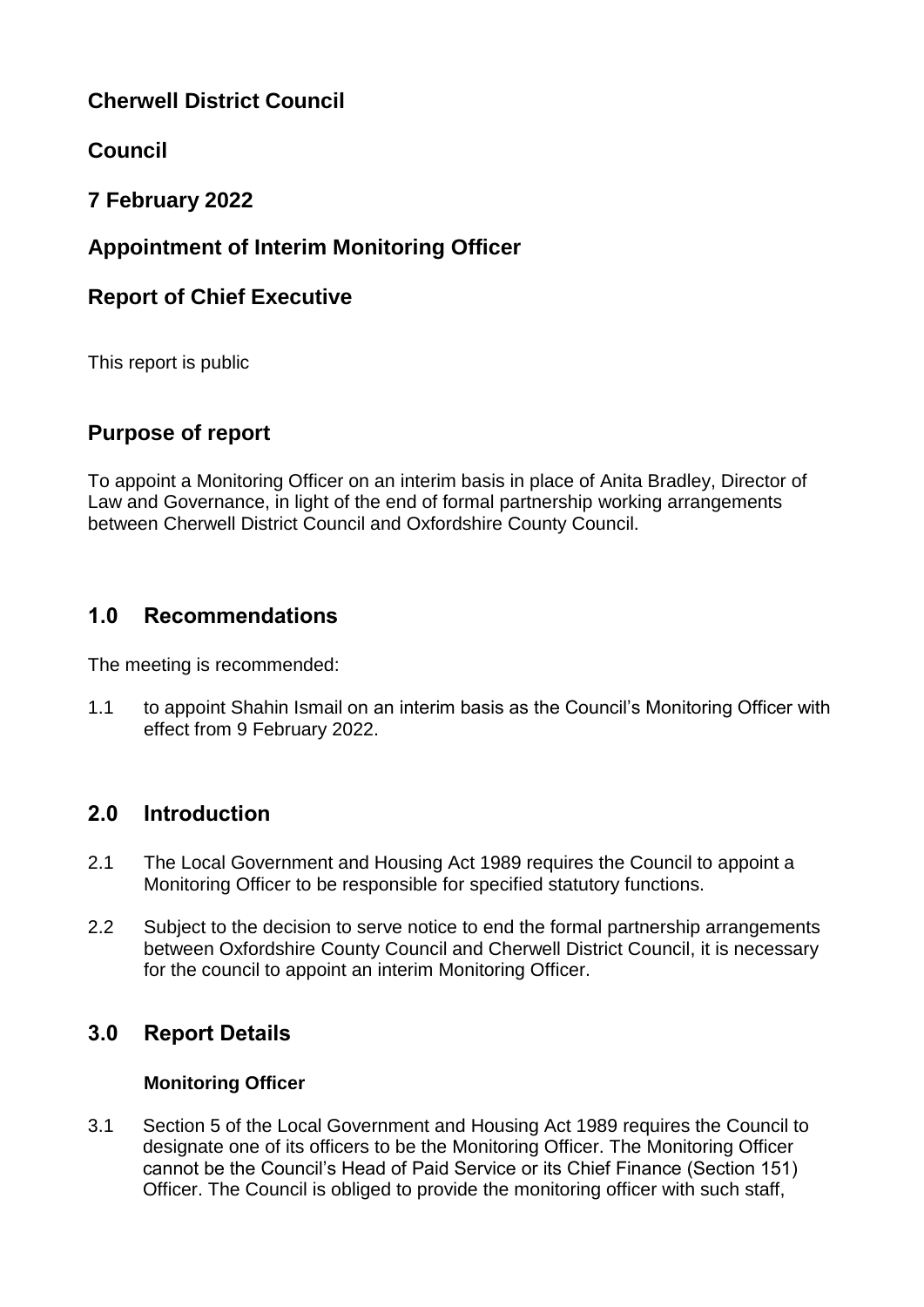accommodation and other resources as they, in their opinion, requires to fulfil their statutory duties.

- 3.2 It is the duty of the Monitoring Officer to prepare a report to full Council or Executive in relation to non-executive and executive functions respectively where they are of the opinion that any proposal, decision or omission by the council has given rise to, or is likely to or would give rise to a contravention of any enactment or rule of law, or to maladministration. Such a report must be considered by members within 21 days and the implementation of any relevant decision must be held in abeyance until the report is considered.
- 3.3 The Monitoring Officer also has responsibility pursuant to sections 27-34 of the Localism Act 2011 to administer the ethical regime for members of the Council and all parish councillors in the Council's district, as well as acting as the Monitoring Officer for all such parish councils.
- 3.4 In addition the Monitoring Officer, as one of the three statutory officers, has a general role in ensuring and advising on the lawfulness the Council's actions.
- 3.5 The council's current Monitoring Officer is Anita Bradley. Anita Bradley is an employee of Oxfordshire County Council and the appointment as Cherwell District Council's Monitoring Officer is pursuant to the shared working agreement entered into by Cherwell District Council and Oxfordshire County Council pursuant to section 113 of the Local Government Act 1972.
- 3.6 Subject to the decision to end the section 113 agreement, it is not possible for Anita Bradley to continue as Monitoring Officer for Cherwell District Council. Accordingly it is necessary to appoint an interim Monitoring Officer.
- 3.7 Anita Bradley will continue in her role as Director of Law and Governance across Oxfordshire County Council and Cherwell District Council pending the arrangements for ending the formal partnership and subject to any new management arrangements at Cherwell District Council.
- 3.8 With the support of HR, recruitment for an interim Monitoring Officer has been undertaken and it is recommended that Shahin Ismail be appointed as interim Monitoring Officer.
- 3.9 Shahin Ismail is a very experienced local authority Monitoring Officer and senior leader, with an extensive portfolio of service and corporate transformation delivery. She is also a governance specialist and employment barrister – bringing essential experience to the role at this time.
- 3.10 Subject to her appointment, Shahin Ismail will be requested to appoint at least one Deputy Monitoring Officer to act in her absence.

### **4.0 Conclusion and Reasons for Recommendations**

4.1 In accordance with statutory requirements it is recommended that Shahin Ismail be appointed as the Council's Monitoring Officer on an interim basis.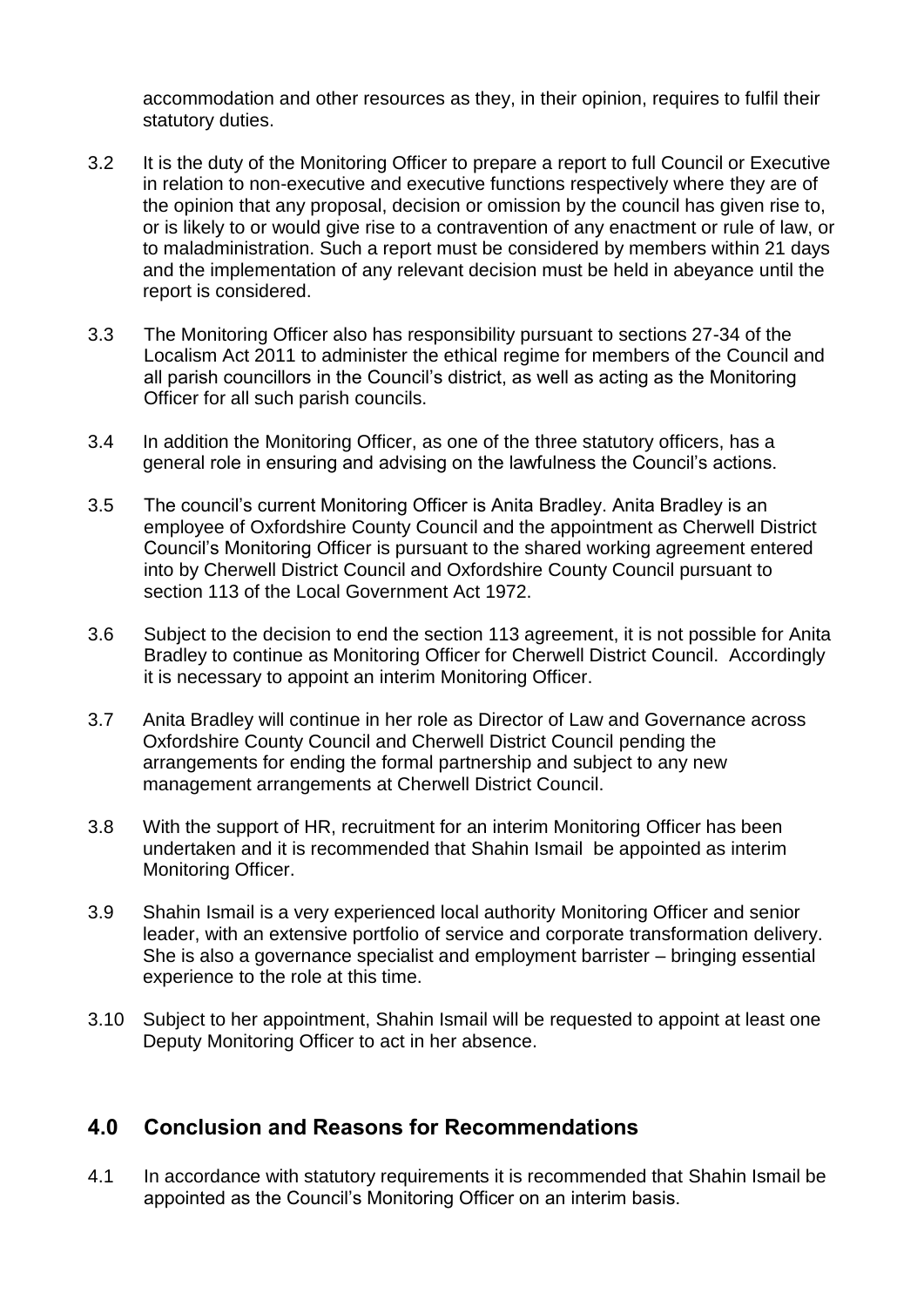## **5.0 Consultation**

5.1 Leader of the Council and the Executive – no objections received

## **6.0 Alternative Options and Reasons for Rejection**

6.1 The following alternative options have been identified and rejected for the reasons as set out below.

Option 1: To appoint an alternative officer. This is rejected because Shahin Ismail has the necessary skills and experience to fulfil the role.

Option 2: Not to appoint a Monitoring Officer. This is rejected as the Council is legally required to appoint to the statutory post

## **7.0 Implications**

#### **Financial and Resource Implications**

7.1 The costs of appointing an interim Monitoring Officer can be met within existing budgets.

Comments checked by: Michael Furness, Assistant Director of Finance, [michael.furness@cherwell-dc.gov.uk,](mailto:michael.furness@cherwell-dc.gov.uk) 01295 221845

#### **Legal Implications**

7.2 These are set out in the body of the report. It is necessary for full Council to approve the appointment of a Monitoring Officer.

Comments checked by: Anita Bradley, Director of Law and Governance, [anita.bradley@cherwell-dc.gov.uk](mailto:anita.bradley@cherwell-dc.gov.uk)

#### **Risk Implications**

7.3 The council has a statutory duty to appoint a Monitoring Officer. Making the recommended interim appointment will ensure the council fulfils this duty.

Comments checked by: Louise Tustian, Head of Insight and Corporate Programmes 01295 221786 [Louise.tustian@cherwell-dc.gov.uk](mailto:Louise.tustian@cherwell-dc.gov.uk)

#### **Equalities and Inclusion Implications**

7.4 There are no specific equalities implications arising from this report.

Comments checked by: